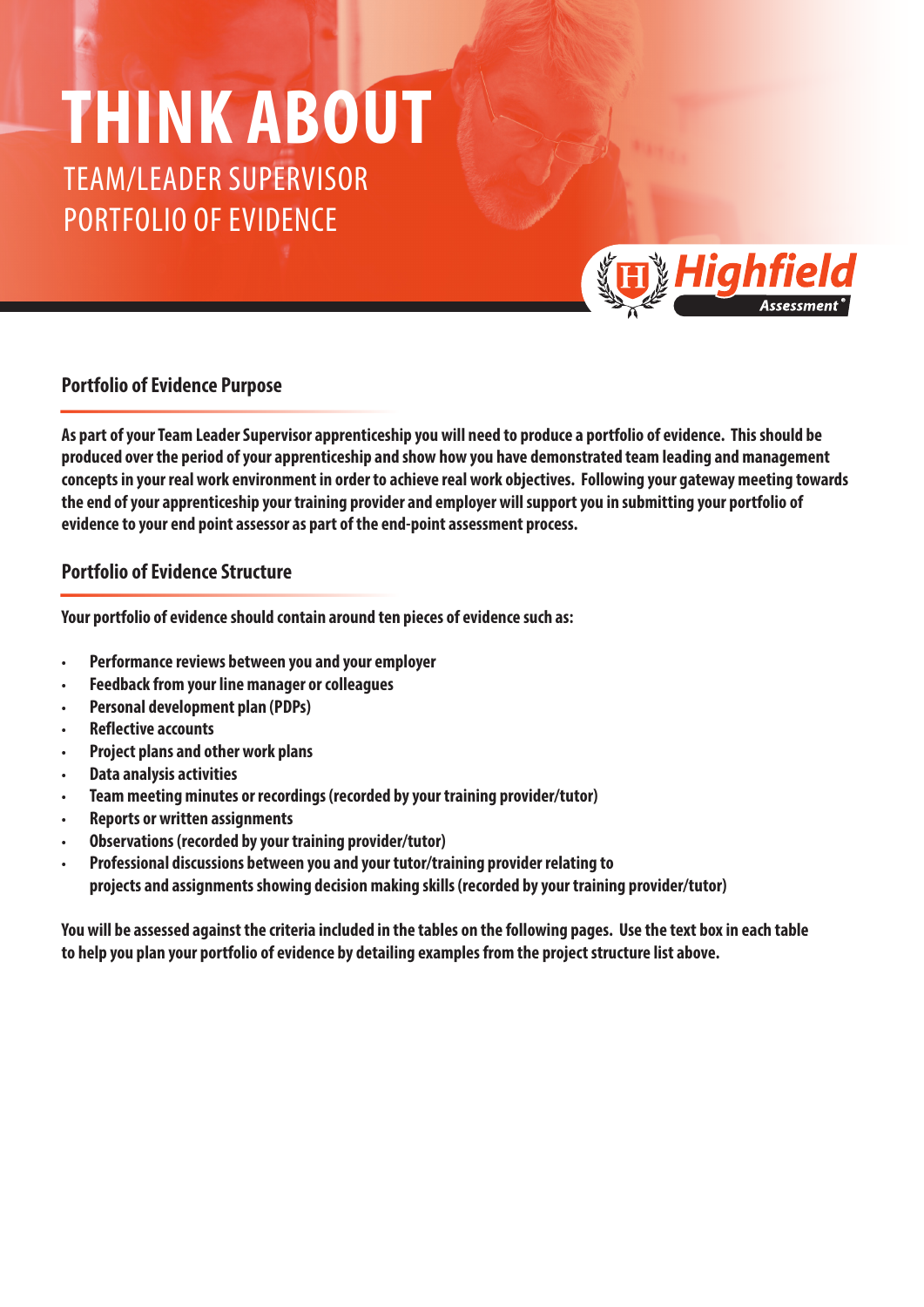| <b>Criteria</b>                                                                                                                                                                                                                                                            | <b>Awareness of Self</b>                                                         |
|----------------------------------------------------------------------------------------------------------------------------------------------------------------------------------------------------------------------------------------------------------------------------|----------------------------------------------------------------------------------|
| Explain and know how to be self-aware<br>and understand unconscious bias and<br>inclusivity. Identify your own learning<br>style and show an understanding of<br>learning styles. Understand personal<br>feedback and mechanisms and how<br>to use emotional intelligence. | Notes/evidence (include dates if applicable).<br>E.g. Personal development plans |
| <b>Criteria</b>                                                                                                                                                                                                                                                            | <b>Awareness of Self</b>                                                         |
| Reflect on own performance, seek<br>feedback, understand why things<br>happen, and make timely changes<br>by applying learning from feedback<br>received.                                                                                                                  | Notes/evidence (include dates if applicable).                                    |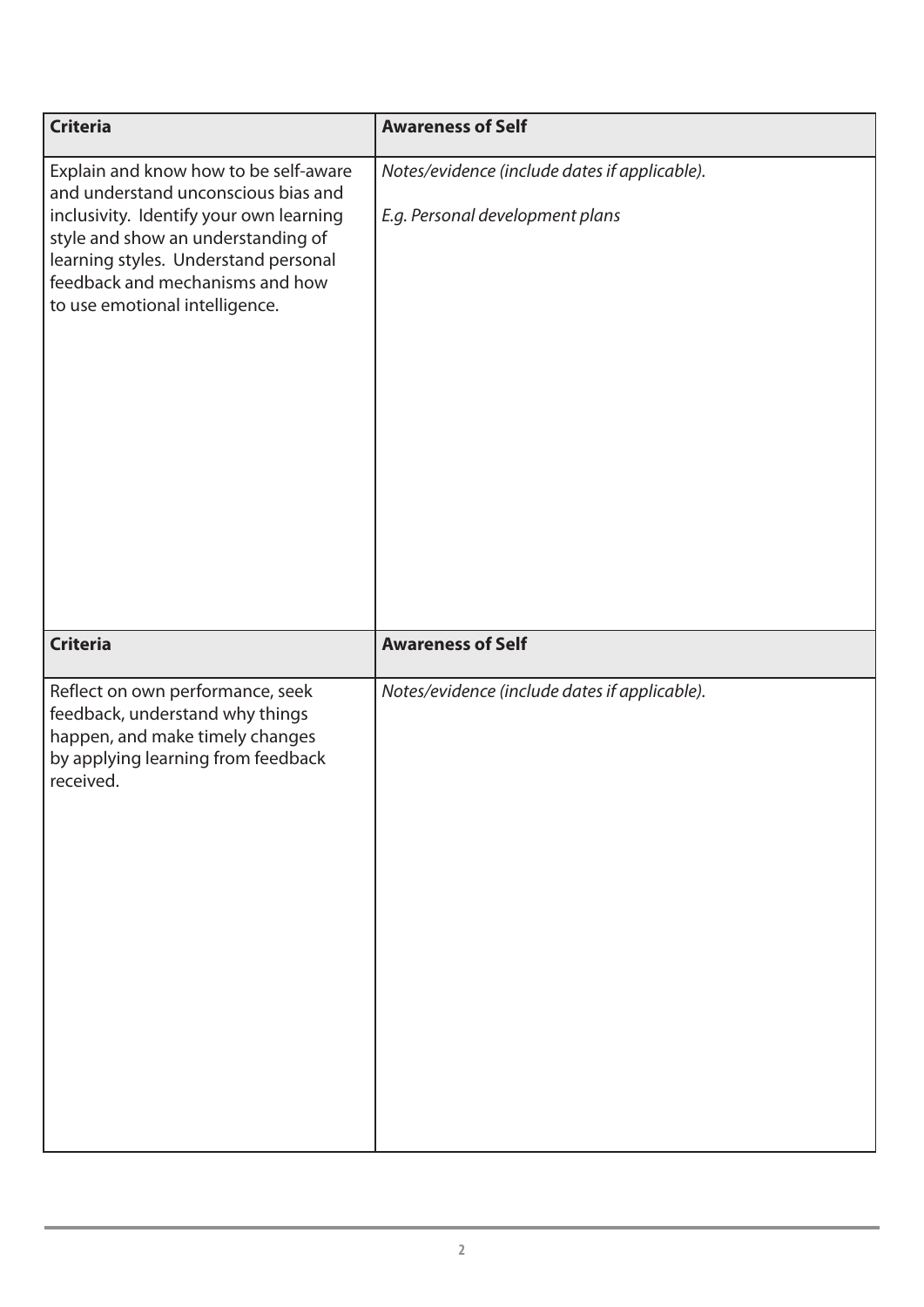| <b>Criteria</b>                                                                                                            | <b>Management of Self</b>                     |
|----------------------------------------------------------------------------------------------------------------------------|-----------------------------------------------|
| Understand time management<br>techniques and tools, and how to<br>prioritise activities and approaches<br>to planning.     | Notes/evidence (include dates if applicable). |
| <b>Criteria</b>                                                                                                            | <b>Management of Self</b>                     |
| Create a effective personal development<br>plan, and use time management<br>techniques to manage workload<br>and pressure. | Notes/evidence (include dates if applicable). |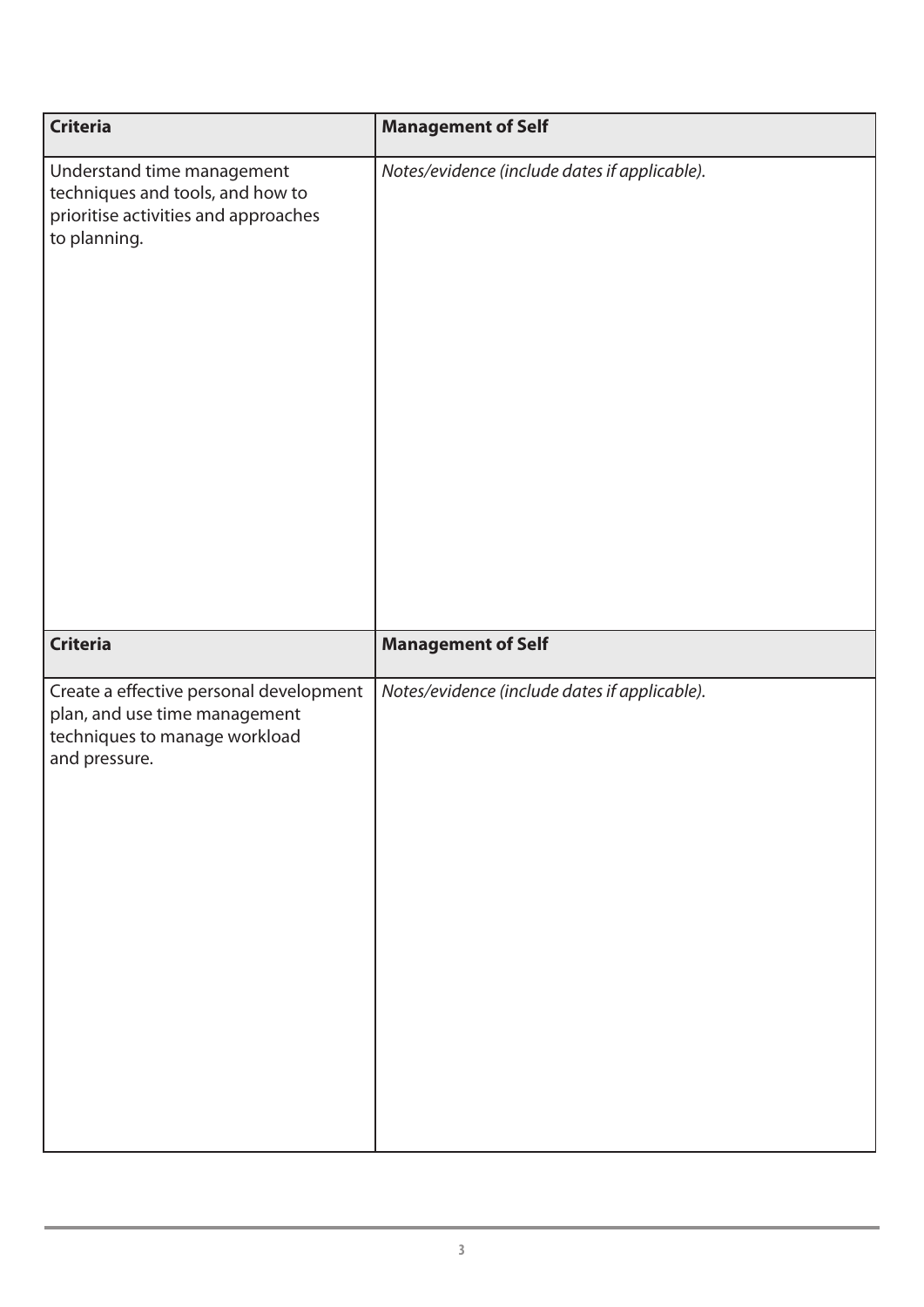| <b>Criteria</b>                                                                                                                                                           | <b>Decision Making</b>                        |
|---------------------------------------------------------------------------------------------------------------------------------------------------------------------------|-----------------------------------------------|
| Understand problem solving and<br>decision-making techniques, and how to<br>analyse data to support decision making.                                                      | Notes/evidence (include dates if applicable). |
| <b>Criteria</b>                                                                                                                                                           | <b>Decision Making</b>                        |
| Use effective problem-solving<br>techniques to make decisions relating<br>to delivery using information from the<br>team and others and escalate issues<br>when required. | Notes/evidence (include dates if applicable). |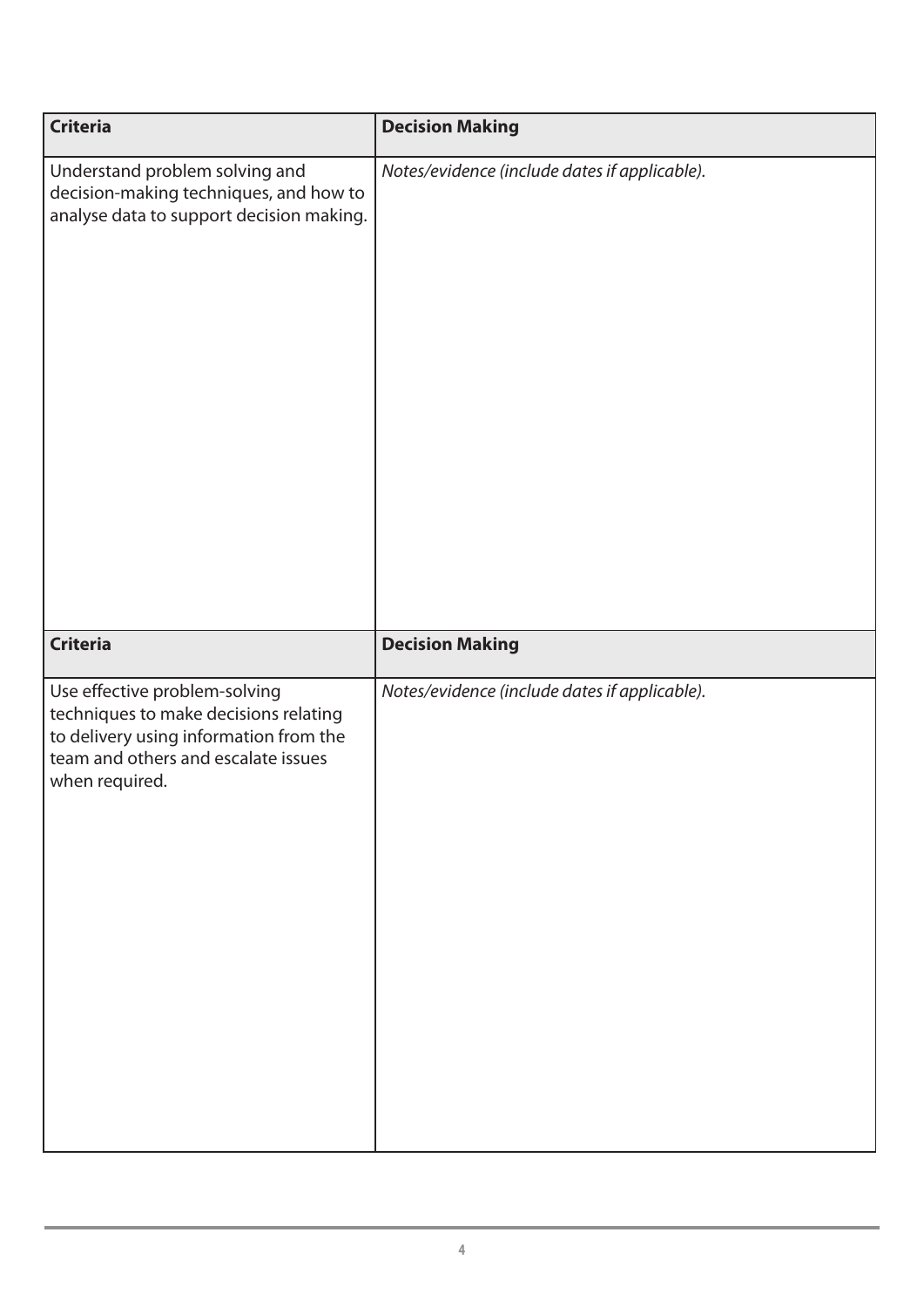| <b>Criteria</b>                                                                                                                                      | <b>Takes Responsibility</b>                   |
|------------------------------------------------------------------------------------------------------------------------------------------------------|-----------------------------------------------|
| Drive to achieve in all aspects of<br>work. Demonstrate resilience and<br>accountability. Show a determination<br>when managing difficult situations | Notes/evidence (include dates if applicable). |

| <b>Criteria</b>                                                                                    | <b>Inclusive</b>                              |
|----------------------------------------------------------------------------------------------------|-----------------------------------------------|
| Seeks views of others. Be open,<br>approachable, authentic, and<br>able to build trust with others | Notes/evidence (include dates if applicable). |